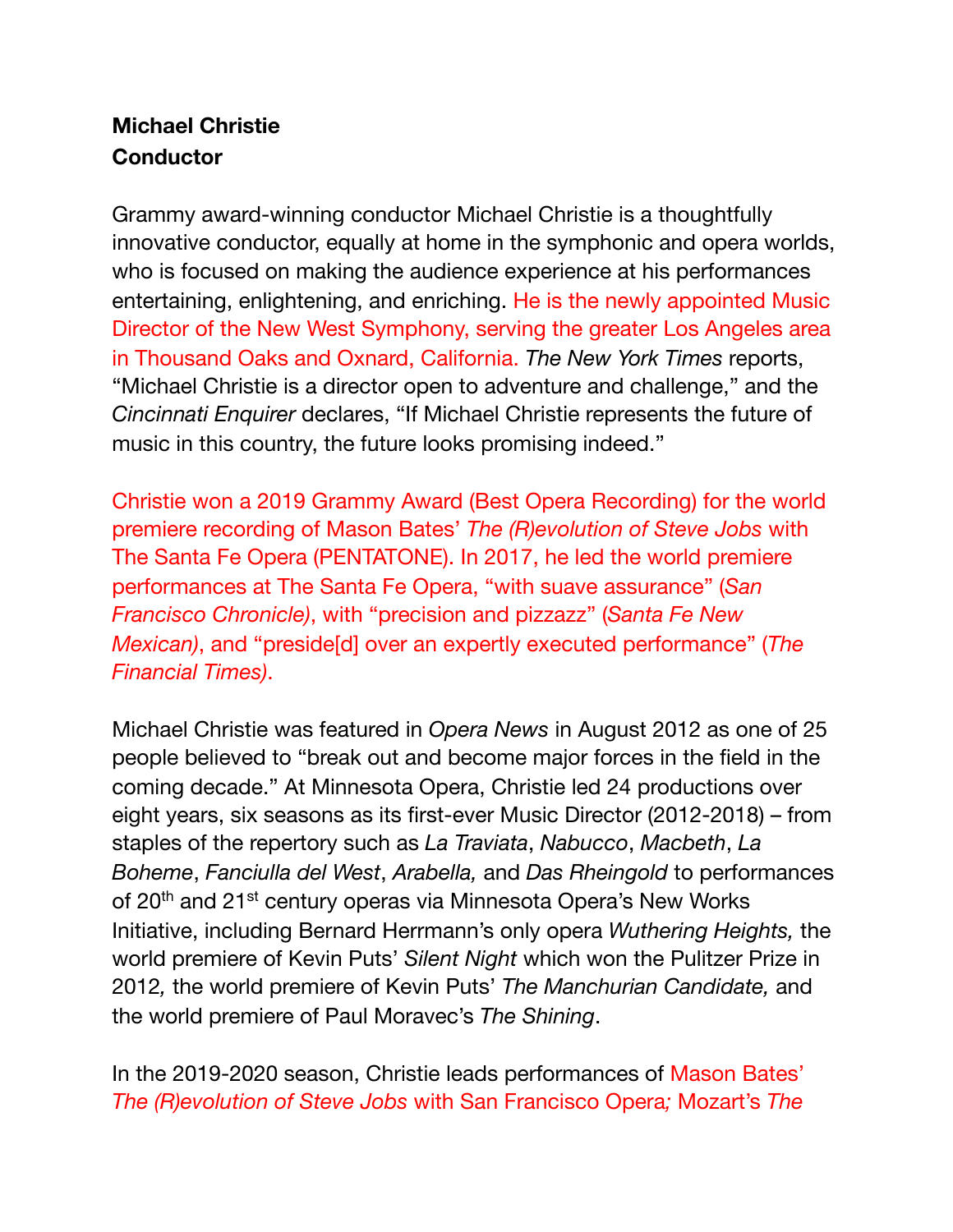*Abduction from the Seraglio* with Lyric Opera of Kansas City; and Puccini's *Suor Angelica* and *Gianni Schicci* with Indiana University Opera and Ballet Theater. In his first full season as Music Director of the New West Symphony, Christie celebrates the orchestra's 25<sup>th</sup> anniversary with a year of symphonic masterworks and world class soloists, including pianist Olga Kern, violinist Sarah Chang, guitarist Jason Vieaux, and bandoneónist Julien Labro. Christie also introduces two new audience engagement opportunities: *Intermission Insights,* ten-minute onstage interviews with the musicians; and *Entr'Acte*, a newer work performed during intermission.

Deeply committed to bringing new works to life, Michael Christie has championed commissions by leading and emerging composers alike, including Mark Adamo, Mason Bates, Michael Daugherty, Osvaldo Golijov, Mark Grey, Daron Hagen, Huang Ruo, Matthew Hindson, Marjan Mozetich, Stephen Paulus, Kevin Puts, and more. In 2018, he led the world premiere of *An American Soldier*, a two-act opera by Huang Ruo, with Opera Theatre of St. Louis "with impressive precision," as praised by *Dallas Morning News*. *The New York Times* reported, "Both the subtle colorings and pummeling intensity came through in the compelling performance the conductor Michael Christie drew from the St. Louis Symphony Orchestra."

Other recent highlights include Christie's San Francisco Opera debut in the world premiere performances of Mark Adamo's *The Gospel of Mary Magdalene* and the world premiere of *Twenty-Seven*, a new opera by Ricky Ian Gordon commissioned by Opera Theatre of St. Louis. Notable past performances include highly praised productions of Corigliano's *The Ghosts of Versailles* and John Adams's *The Death of Klinghoffer*, and the North American premiere of Unsuk Chin's *Alice in Wonderland*, all with Opera Theatre of St. Louis; the European premieres of *The Ghosts of Versailles* at the Wexford Festival Opera; as well as various performances at Opernhaus Zürich, Finnish National Opera, Scottish Opera, and Lyric Opera of Chicago. In addition to premiering Kevin Puts' *Silent Night* with Minnesota Opera, he also led performances by Opera Company of Philadelphia, Wexford Festival Opera in Ireland, and Opéra de Montréal.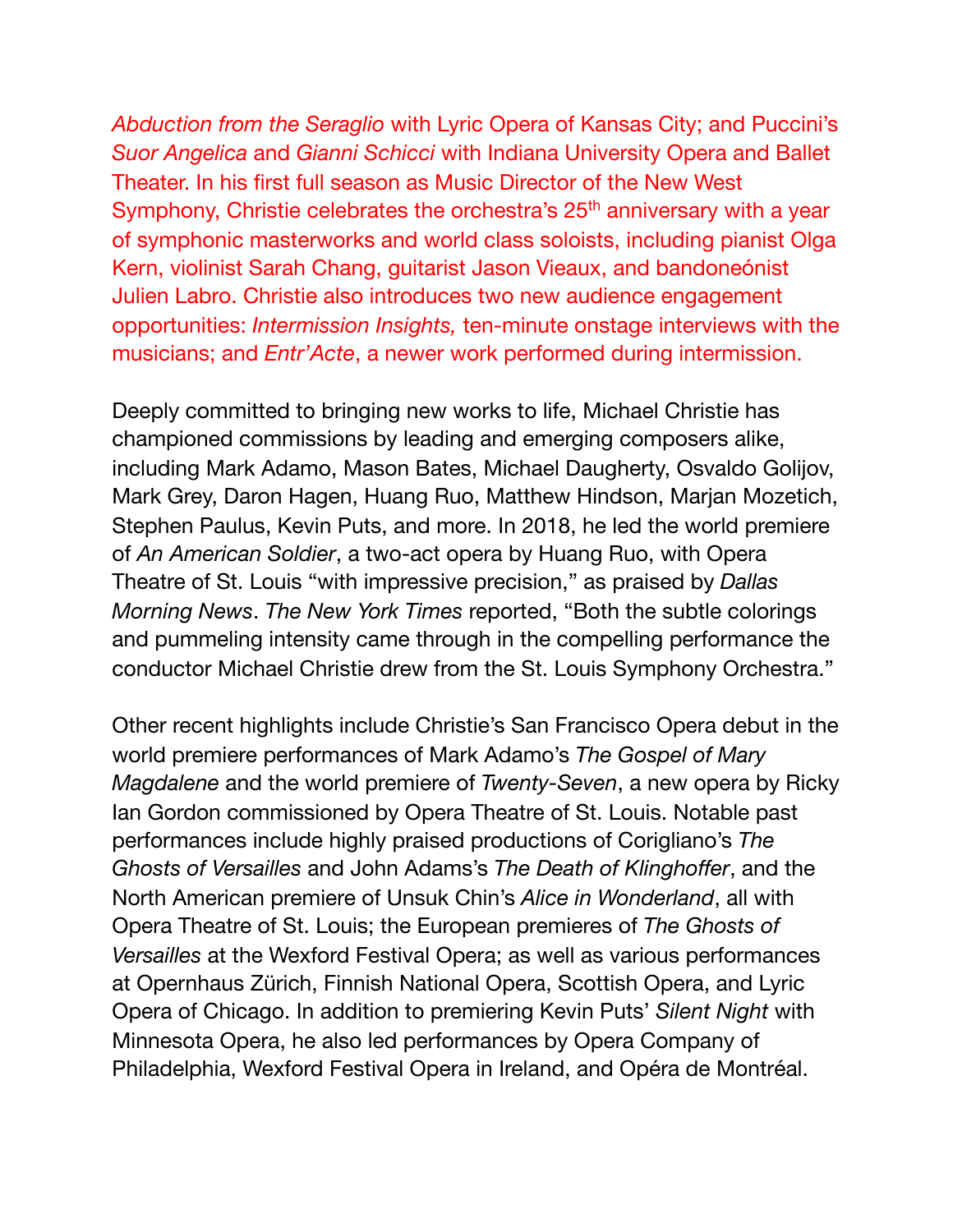Christie's conducting career, spanning more than 20 years, has included serving as Music Director of the Phoenix Symphony (2005-2013) and Brooklyn Philharmonic (2005-2010), and as Chief Conductor of the Queensland Orchestra (2001-2004) in Australia, as well as guest appearances leading the Los Angeles Philharmonic, National Symphony Orchestra, Civic Orchestra of Chicago, Rochester Philharmonic Orchestra, Rhode Island Philharmonic, and the Symphonies of Dallas, St. Louis, Atlanta, Houston, Minnesota, Oregon, Indianapolis, Cincinnati, and Santa Rosa. Christie's many European engagements have included leading the Rotterdam Philharmonic, DSO Berlin, Orchestre National de Lille, Swedish and Netherlands Radio Symphony, City of Birmingham Symphony, NDR Hannover Orchestra and the Czech Philharmonic. In addition, Christie enjoys a strong profile in Australia, where he has conducted the Sydney Symphony, Tasmanian Symphony, Opera Queensland, and the Western Australian Symphony in Perth.

Christie's New York Philharmonic debut came in 2007 when he stepped in on short notice for an ailing Riccardo Muti, and his Carnegie Hall debut came in 2014 when he led the Rochester Philharmonic Orchestra as part of the Spring for Music festival. Christie also served as the Music Director of the Colorado Music Festival from 2000-2013, where he was highly praised for his innovative programming and where audiences are now at an all-time high, resulting in him being named "Musician of the Year" by *The Denver Post* in 2010.

Michael Christie first came to international attention in 1995 when he was awarded a special prize for "Outstanding Potential" at the First International Sibelius Conductors' Competition in Helsinki. Following the competition, he was invited to become an apprentice conductor with the Chicago Symphony Orchestra where he subsequently worked with Daniel Barenboim as well as at the Berlin State Opera during the 1996-1997 season. Christie graduated from the Oberlin College Conservatory of Music with a bachelor's degree in trumpet performance. Christie lives in the Twin Cities with his wife, Alexis, a physician, and their two children.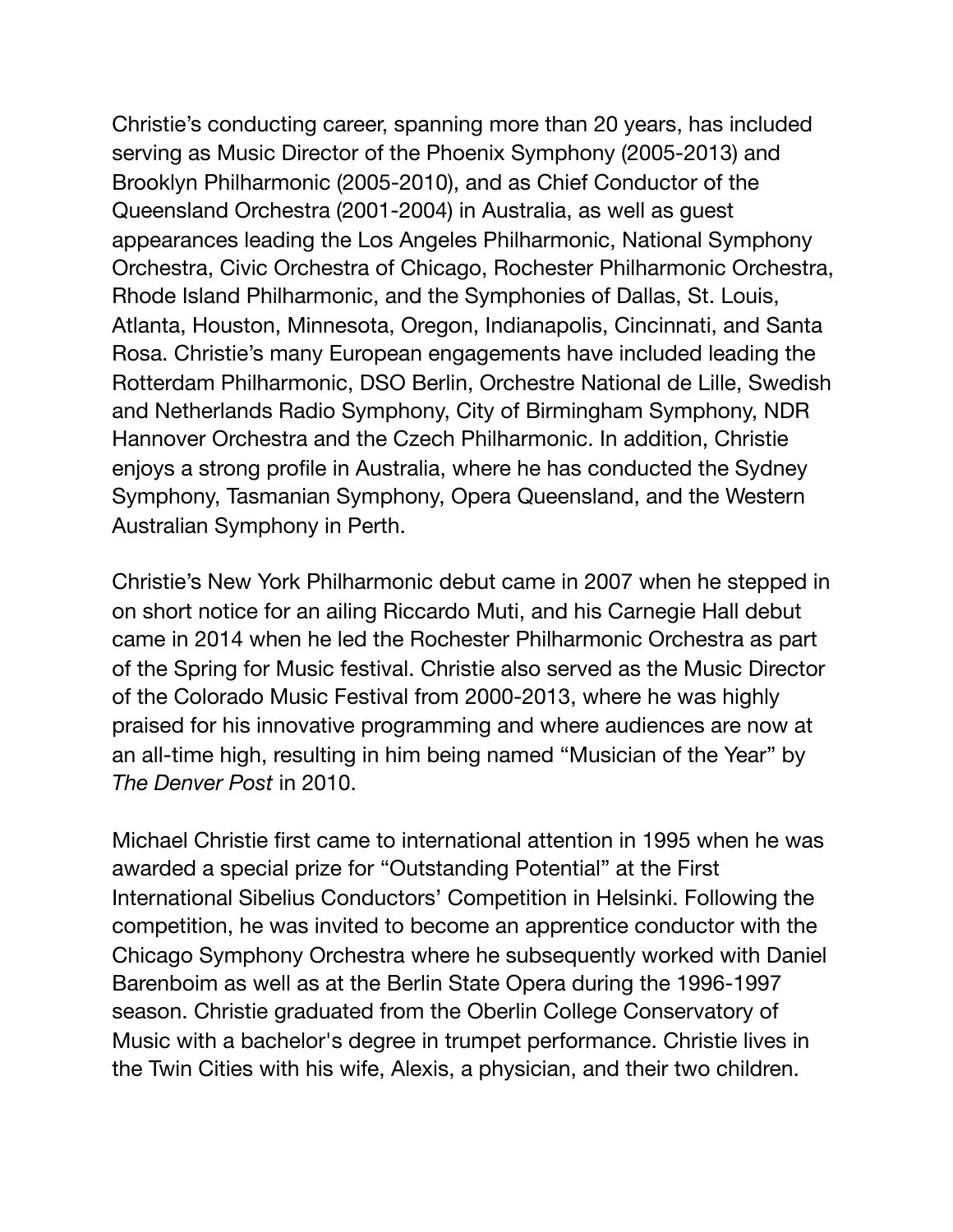For more information, visi[t www.michaelchristieonline.com.](http://www.michaelchristieonline.com)

## **Acclaim**

"A champion of fresh work" – *The Denver Post*

"Michael Christie conducted with remarkable precision and flair." *– Chicago Tribune*

"Conductor Michael Christie led the orchestra in a quintessential performance of Puccini's beautiful music. [*La Bohème*]" – *Schmopera*

"Michael Christie, in his Lyric debut as conductor, drew poetic commentary from the Lyric Opera Orchestra [La Traviata]" – *Chicago Tribune*

"A top notch conductor of new works" – *St. Louis Post-Dispatch*

"Conductor Michael Christie melds fire and ice." – *Star Tribune*

"His conducting…revealed total emotional conviction, natural long-line phrasing, and mastery of orchestral color." – *Musical America*

"Michael Christie conducted with splendid brio and welcome crispness." – *Opera News*

*"*Michael Christie is a director open to adventure and challenge" – *The New York Times*

"If Michael Christie represents the future of music in this country, the future looks promising indeed." – *Cincinnati Enquirer*

"[Christie] brings his expertise in new music to bear on this classic score, leading the LOC orchestra with urgency and dramatic sensitivity. [Verdi's *La Traviata*]" – *Schmopera*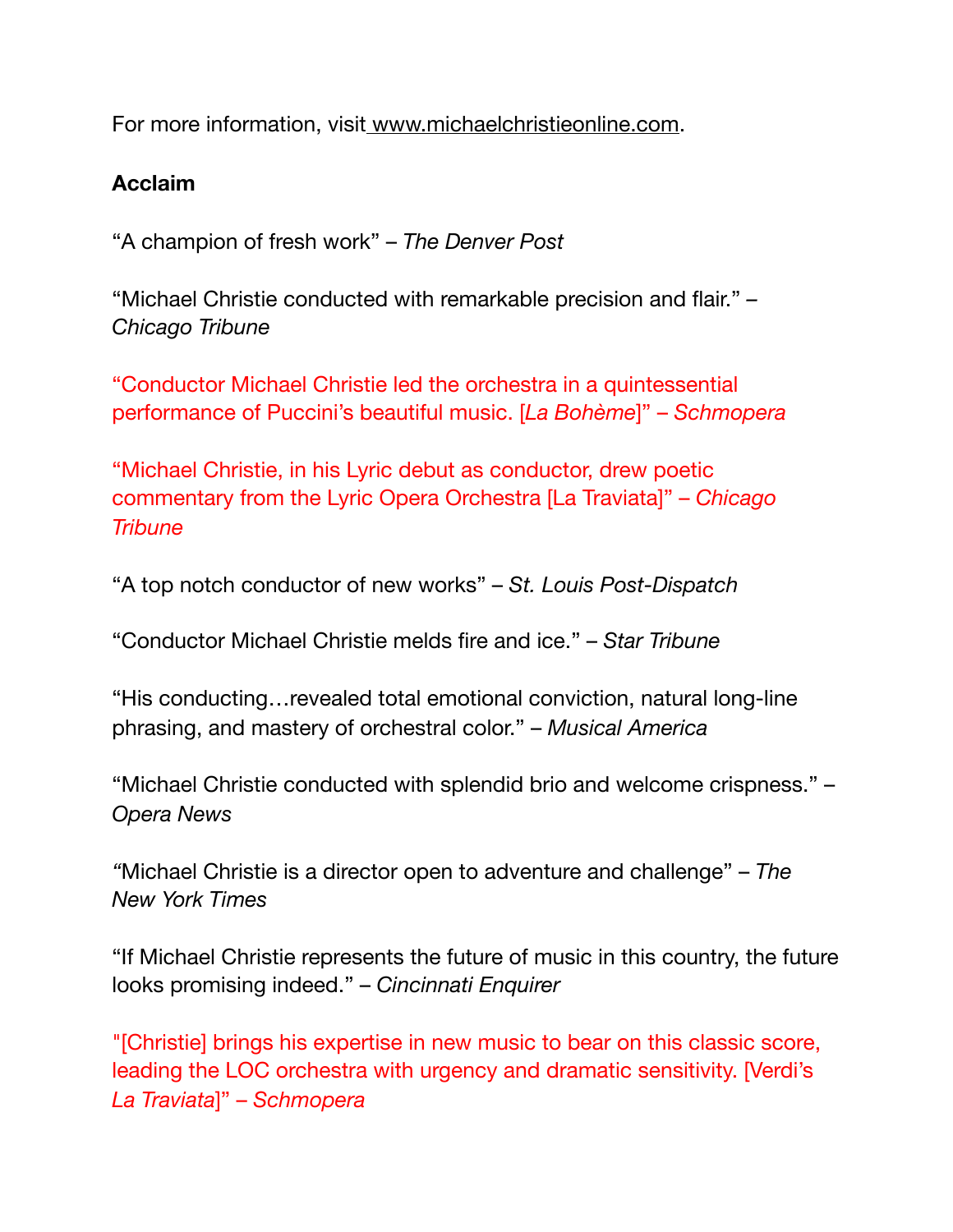"Conductor Michael Christie, who has made recent marks bringing new American opera to the stage … did excellent work. He encouraged the singers to indulge in their rattled characters' most intimate reflections without losing grip of the music's exciting forward motion. [Verdi's *La Traviata*]" – *Chicago Sun Times*

"And in an impressive Lyric Opera debut, conductor Michael Christie led the Lyric orchestra in the life-affirming energy of the opera's grand waltzes and familiar 'brindisi' drinking song, and in the pathos of love and intimations of death. Viva Verdi. [*La Traviata*]" – *WWTW Chicago*

"From the opera's fragile prelude to the Champagne brilliance of the soiree that first fills the stage to the last strains that accompany Violetta's death, Verdi's dramatic tapestry flowed from the Lyric Opera Orchestra. Christie led with a consummate sense of both the opera's instrumental voice and its interplay with the characters before him. [*La Traviata*]" – *Chicago on the Aisle*

"This year's specialties were Octavio Cardenas' winning production of La Bohème...conducted with brisk mastery by the great Michael Christie." – *The Independent* (Kansas City)

"And Bates' score, led with suave assurance by conductor Michael Christie, constantly finds ways to encapsulate a character or a dramatic situation that are accessible but rarely obvious." – *San Francisco Chronicle*

"Wei Wu sings well as Jobs's Buddhist mentor Köbun, whose wisecracks undermine his supposed function, Jessica E. Jones sings exquisitely as the mother of Jobs's child, and Michael Christie presides over an expertly executed performance. Santa Fe Opera has a hit on its hands." *– Financial Times*

"Michael Christie, Minnesota Opera's music director and chief conductor, presided in the pit last Saturday night, giving careful guidance to the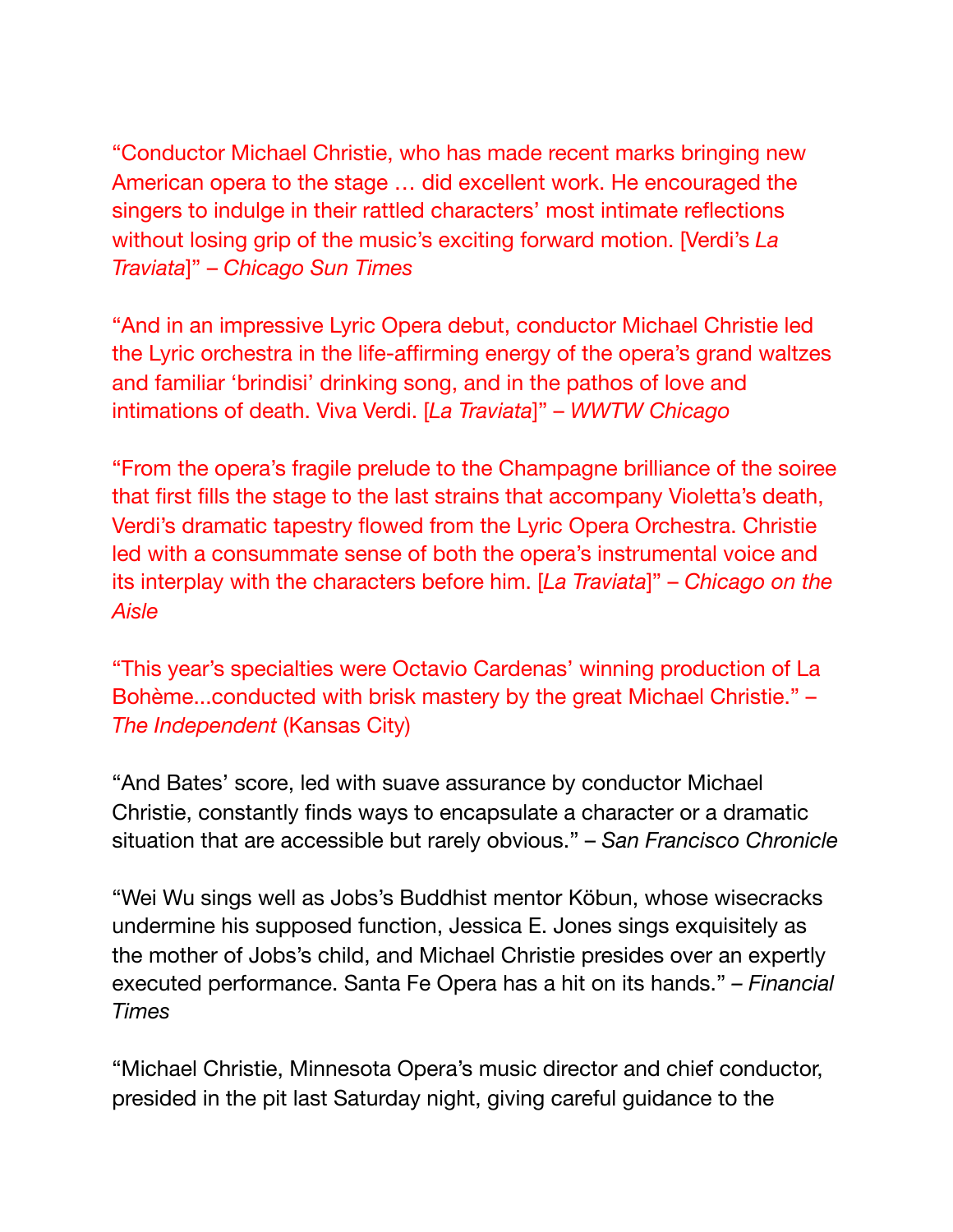pulsating yet delicate electro-acoustic score by 40-year-old Mason Bates, recently named the most-performed composer of his generation." *– Minnesota Post*

"Michael Christie conducted with precision and pizzazz, and a couple of orchestral interludes truly got the adrenaline pumping. One of them, at about the opera's one-hour mark, accompanies projected images charting the meteoric rise of the company and its growing complication as a corporate organism. I wouldn't be surprised if it were extracted to stand as a frenetic orchestral showpiece in its own right." – *Santa Fe New Mexican*

"Michael Christie, music director of Minnesota Opera, had a strong debut at the podium, conducting [*Dead Man Walking*] with authority." – *Washington Classical Review*

"Yet the highest praise should be reserved for those given the tallest task: conductor Michael Christie and the orchestra. From the hypnotic, slowbuilding opening to the final triumphal entry into Valhalla, they offer nonstop transportation to a magical world." *– Pioneer Press*

 "The true star of the opera in my book, however, was undeniably Maestro Michael Christie, who, like an elite athlete, exerted just enough energy to convey exactly what he wanted from his orchestra, one of the best in the business in my book." – *Opera Sense*

 "Both the subtle colorings and pummeling intensity came through in the compelling performance the conductor Michael Christie drew from the St. Louis Symphony Orchestra." - *The New York Times*

"Conductor Michael Christie, who has shown great skill and sensitivity in the past with everything from Puccini to John Adams, once again directs the orchestra...in a persuasive performance." - *KDHX*

"Conductor Michael Christie drew crisp, idiomatic playing from the orchestra" - *Star Tribune*